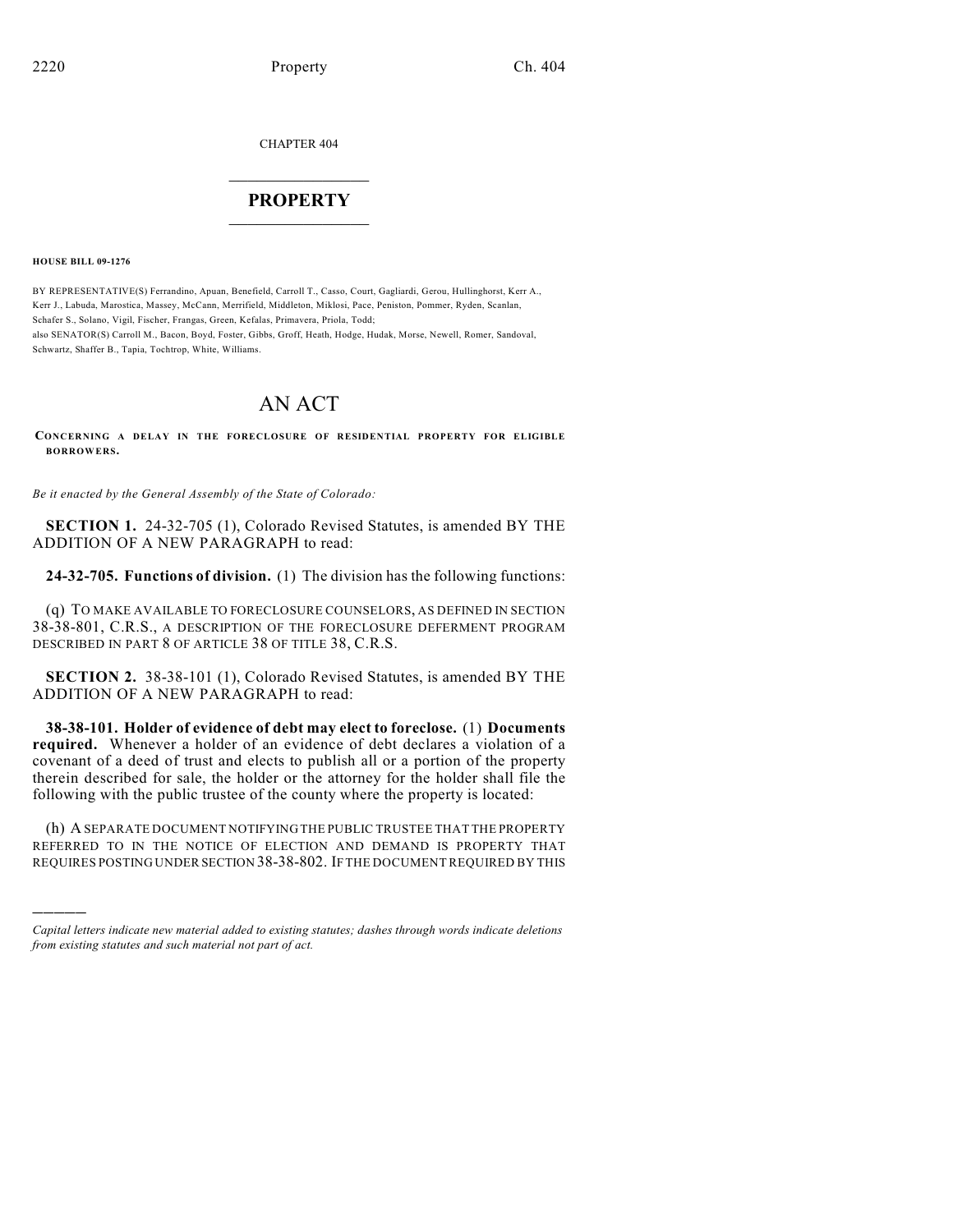## Ch. 404 Property 2221

PARAGRAPH (h) IS NOT FILED AT THE TIME THE DOCUMENTS REQUIRED BY PARAGRAPHS (a) TO (e) OF THIS SUBSECTION (1) ARE FILED WITH THE PUBLIC TRUSTEE, AND THE HOLDER DETERMINES AT A LATER DATE THAT THE PROPERTY REQUIRES POSTING, THE HOLDER SHALL REQUEST THAT THE PUBLIC TRUSTEE RERECORD THE NOTICE OF ELECTION AND DEMAND. THEREAFTER, ALL DEADLINES FOR THE FORECLOSURE ACTION SHALL BE DETERMINED ACCORDING TO THE DATE OF THE RERECORDING OF THE NOTICE OF ELECTION AND DEMAND AS THOUGH THE FORECLOSURE WAS COMMENCED ON SUCH DATE, AND THE PUBLIC TRUSTEE SHALL COLLECT A FEE OF SEVENTY-FIVE DOLLARS FROM THE HOLDER.

**SECTION 3.** 38-38-109 (1) (c) (I), Colorado Revised Statutes, is amended BY THE ADDITION OF A NEW SUB-SUBPARAGRAPH to read:

**38-38-109. Continuance of sale - effect of bankruptcy - withdrawal of sale.** (1) **Continuance.** (c) (I) (C) DURING A FORECLOSURE DEFERMENT PURSUANT TO PART 8 OF THIS ARTICLE, ANY CONTINUANCE REQUIRED BY SUB-SUBPARAGRAPHS (A) AND (B) OF THIS SUBPARAGRAPH (I) SHALL RUN CONCURRENTLY WITH THE FORECLOSURE DEFERMENT.

**SECTION 4.** 38-38-103 (5), Colorado Revised Statutes, is amended BY THE ADDITION OF A NEW PARAGRAPH to read:

**38-38-103. Combined notice - publication - providing information.** (5) (d) NOTWITHSTANDING ANY OTHER PROVISION OF LAW, THE OFFICER SHALL NOT BEGIN PUBLICATION OR SEND THE MAILING REQUIRED IN SUBPARAGRAPH (II) OF PARAGRAPH (a) OF SUBSECTION (1) OF THIS SECTION UNLESS THE HOLDER HAS PROVIDED THE AFFIDAVIT REQUIRED BY SECTION 38-38-802, IF APPLICABLE. IF THE AFFIDAVIT HAS NOT BEEN PROVIDED, THE FOLLOWING SHALL OCCUR:

(I) THE OFFICER SHALL NOTIFY THE HOLDER OR THE HOLDER'S ATTORNEY, IN WRITING, THAT NO AFFIDAVIT WAS PROVIDED AND INDICATE THAT THE PUBLICATIONS REQUIRED PURSUANT TO THIS SECTION SHALL NOT BE MADE UNTIL THE HOLDER PROVIDES THE REQUIRED AFFIDAVIT. THE OFFICER IS NOT OBLIGATED TO PROVIDE MORE THAN ONE NOTICE TO THE HOLDER OR THE HOLDER'S ATTORNEY.

(II) AFTER NOTICE IS MADE PURSUANT TO SUBPARAGRAPH (I) OF THIS PARAGRAPH (d) THAT NO AFFIDAVIT WAS PROVIDED AND UNTIL THE REQUIRED AFFIDAVIT IS PROVIDED, THE OFFICER SHALL CONTINUE THE SALE OF THE PROPERTY IN ACCORDANCE WITH SECTION 38-38-109 AN ADDITIONAL WEEK FOR EACH WEEK THAT THE HOLDER FAILS TO PROVIDE THE REQUIRED AFFIDAVIT.

**SECTION 5.** Article 38 of title 38, Colorado Revised Statutes, is amended BY THE ADDITION OF A NEW PART to read:

## PART 8 FORECLOSURE DEFERMENT

**38-38-801. Definitions.** AS USED IN THIS PART 8, UNLESS THE CONTEXT OTHERWISE REQUIRES:

(1) "ELIGIBLE BORROWER" MEANS A GRANTOR UNDER A DEED OF TRUST SECURING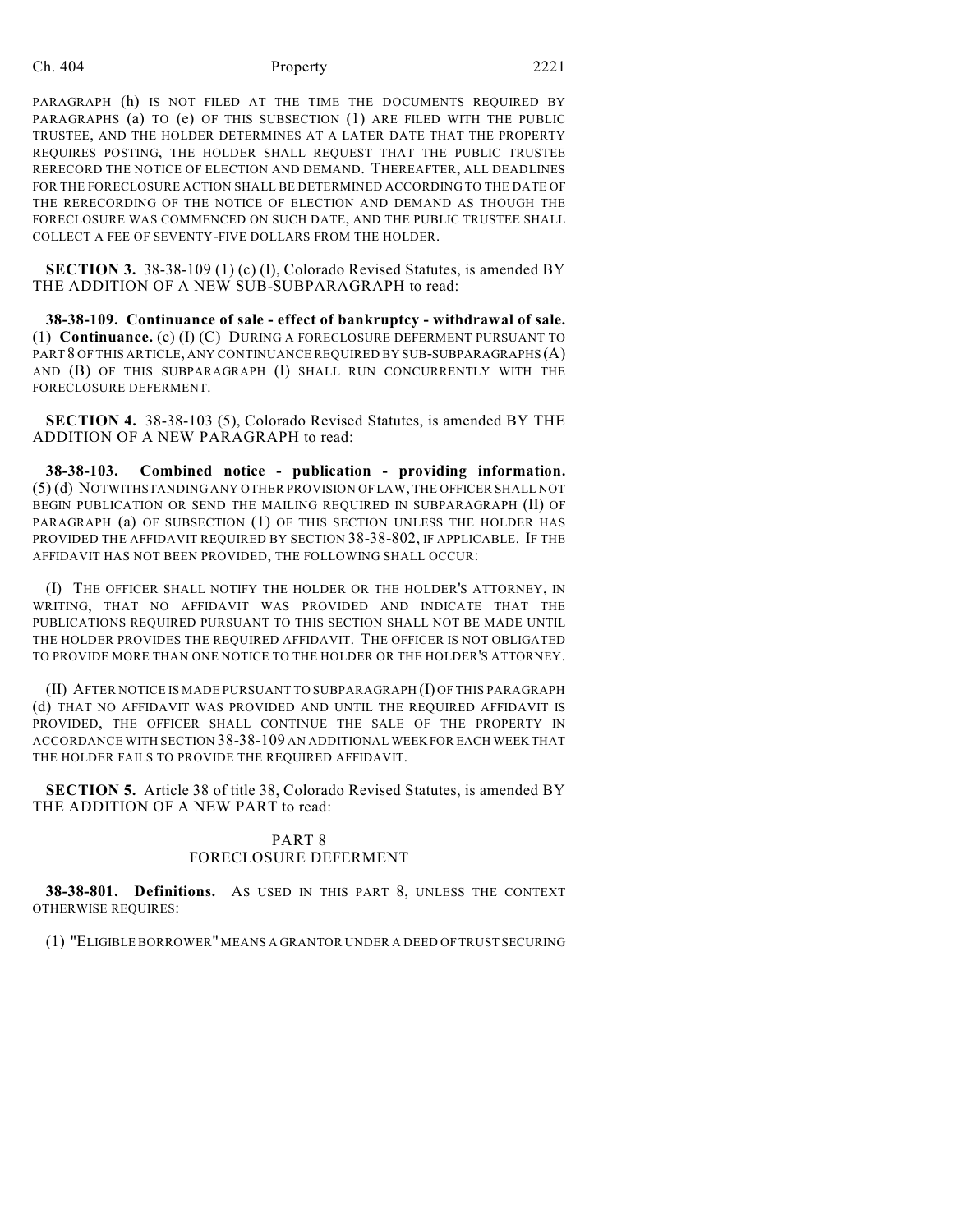AN EVIDENCE OF DEBT THAT MEETS THE DESCRIPTION IN SECTION 38-38-102.5 (1), AND THAT IS A FIRST LIEN UPON THE PROPERTY. THE ELIGIBLE BORROWER SHALL:

(a) RESIDE AT THE PROPERTY THAT IS SUBJECT TO A NOTICE OF ELECTION AND DEMAND THAT WAS FILED WITH THE PUBLIC TRUSTEE IN THE COUNTY IN WHICH ALL OR A PORTION OF THE PROPERTY IS LOCATED ON THE DATE WHEN THE NOTICE OF ELECTION AND DEMAND IS FILED;

(b) OCCUPY THE PROPERTY AS THE GRANTOR'S PRIMARY RESIDENCE AS OF THE DATE WHEN THE NOTICE OF ELECTION AND DEMAND WAS FILED WITH THE PUBLIC TRUSTEE;

(c) HAVE OCCUPIED THE PROPERTY AS THE BORROWER'S PRIMARY RESIDENCE WITHIN NINETY DAYS AFTER THE DATE OF THE DEED OF TRUST;

(d) INTEND TO CONTINUE TO RESIDE AT THE PROPERTY; AND

(e) BE PERSONALLY OBLIGATED ON THE DEBT, WHICH WAS INCURRED PRIMARILY FOR PERSONAL, FAMILY, OR HOUSEHOLD PURPOSES, HAD AN ORIGINAL PRINCIPAL AMOUNT OF FIVE HUNDRED THOUSAND DOLLARS OR LESS, AND IS SECURED BY THE DEED OF TRUST IN THE NOTICE OF ELECTION AND DEMAND.

(2) "FORECLOSURE COUNSELOR" MEANS A HOUSING COUNSELOR EMPLOYED BY AN AGENCY APPROVED BY THE UNITED STATES DEPARTMENT OF HOUSING AND URBAN DEVELOPMENT. FORECLOSURE COUNSELORS INCLUDE HOUSING COUNSELORS AFFILIATED WITH THE COLORADO FORECLOSURE HOTLINE AND THE HOPE NOW ALLIANCE, OR ITS SUCCESSOR ORGANIZATION.

(3) "FORECLOSURE DEFERMENT" MEANS A PERIOD, NOT TO EXCEED NINETY CALENDAR DAYS OR NOT TO EXTEND PAST THE NEXT SCHEDULED SALE DATE AFTER NINETY DAYS, EXCEPT AS MAY BE EXTENDED PURSUANT TO SECTION 38-38-103 (5) (d), DURING WHICH THE PUBLIC TRUSTEE OF THE COUNTY IN WHICH THE PROPERTY IS LOCATED CONTINUES THE SCHEDULED SALE OF A PROPERTY SUBJECT TO A NOTICE OF ELECTION AND DEMAND.

**38-38-802. Notice of the opportunity for foreclosure deferment.** (1) NO LATER THAN FIFTEEN CALENDAR DAYS FOLLOWING THE FILING OF THE COMPLETE AND ACCURATE DOCUMENTS REQUIRED BY AND IN ACCORDANCE WITH SECTION 38-38-101 (1), AND THE DETERMINATION OF THE PUBLIC TRUSTEE THAT THE FILING IS COMPLETE IN ACCORDANCE WITH SECTION 38-38-102 (1), THE HOLDER OR THE ATTORNEY FOR THE HOLDER WHO FILED THE NOTICE OF ELECTION AND DEMAND SHALL CAUSE A NOTICE AS DESCRIBED IN THIS SECTION TO BE POSTED IN A CONSPICUOUS PLACE ON THE PROPERTY THAT IS THE SUBJECT OF THE NOTICE OF ELECTION AND DEMAND. IF POSSIBLE, THE NOTICE SHALL BE POSTED ON THE FRONT DOOR OF THE RESIDENCE, BUT IF ACCESS TO THE DOOR IS NOT POSSIBLE OR IS RESTRICTED, THEN THE NOTICE SHALL BE POSTED AT AN ALTERNATIVE CONSPICUOUS LOCATION, SUCH AS A GUARD GATE OR SIMILAR IMPEDIMENT.

(2) THE NOTICE SHALL CONTAIN:

(a) A DESCRIPTION OF THE FORECLOSURE DEFERMENT OPPORTUNITY DESCRIBED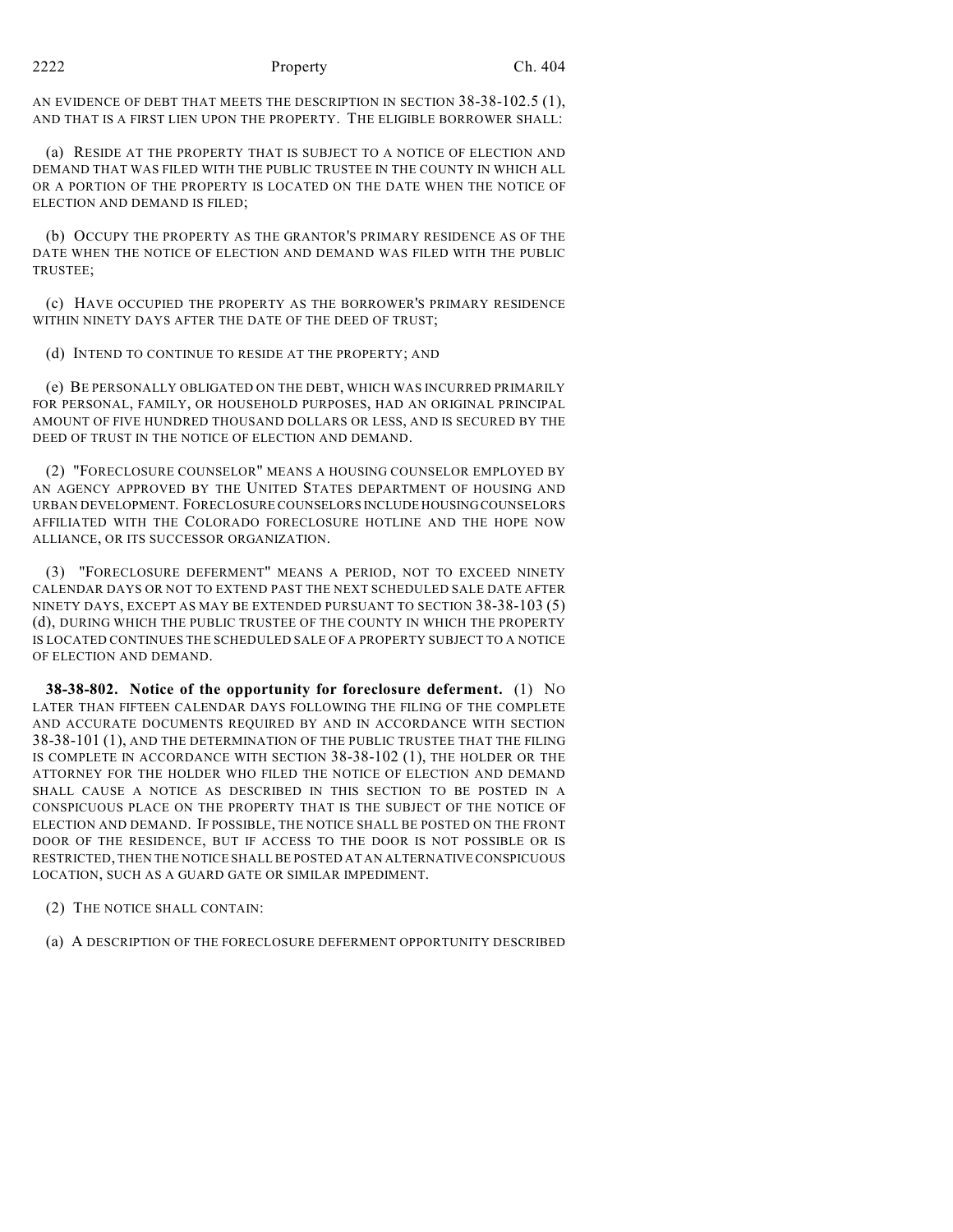IN THIS PART 8 AND THE PROCEDURES AN ELIGIBLE BORROWER MAY FOLLOW TO SEEK A FORECLOSURE DEFERMENT;

(b) THE NUMBER OF THE COLORADO FORECLOSURE HOTLINE AND THE ADDRESS OF THE UNITED STATES HOUSING AND URBAN DEVELOPMENT WEB SITE IDENTIFYING APPROVED HOUSING COUNSELOR AGENCIES IN COLORADO;

(c) THE DATE THAT THE NOTICE WAS POSTED AND THE DEADLINE BY WHICH AN ELIGIBLE BORROWER SEEKING A FORECLOSURE DEFERMENT SHALL CONTACT A FORECLOSURE COUNSELOR, WHICH DEADLINE SHALL BE TWENTY DAYS AFTER THE POSTING OF THE NOTICE.

(3) THE NOTICE SHALL BE IN BOTH ENGLISH AND SPANISH ON A SINGLE PIECE OF PAPER, IN AT LEAST FOURTEEN-POINT, BOLD-FACED TYPE.

(4) NO LATER THAN THIRTY CALENDAR DAYS AFTER THIS PART 8 IS ENACTED AND BECOMES LAW, THE DIVISION OF HOUSING IN THE DEPARTMENT OF LOCAL GOVERNMENT SHALL MAKE AVAILABLE A STANDARD FORM IN ENGLISH AND SPANISH THAT MEETS THE REQUIREMENTS OF THIS SECTION.

(5) (a) NO LATER THAN TWENTY CALENDAR DAYS AFTER THE FILING OF THE DOCUMENTS REQUIRED BY AND IN ACCORDANCE WITH SECTION 38-38-101 (1), THE HOLDER SHALL PROVIDE TO THE PUBLIC TRUSTEE AN AFFIDAVIT STATING THAT THE POSTING REQUIRED BY THIS SECTION WAS MADE.

(b) IF THE HOLDER DOES NOT PROVIDE THE AFFIDAVIT REQUIRED BY THIS SUBSECTION (5) TO THE PUBLIC TRUSTEE WITHIN THE TWENTY-DAY PERIOD, THE SALE OF THE PROPERTY SHALL BE CONTINUED IN ACCORDANCE WITH SECTION 38-38-103 (5) (d).

(c) THE AFFIDAVIT REQUIRED BY PARAGRAPH (a) OF THIS SUBSECTION (5) SHALL CONTAIN AT LEAST THE FOLLOWING INFORMATION:

(I) THE FORECLOSURE CASE NUMBER;

(II) THE BORROWER'S NAME OR NAMES;

(III) THE ADDRESS OF THE PROPERTY AT WHICH THE POSTING WAS MADE; AND

(IV) THE DATE OF THE POSTING.

(d) AN AFFIDAVIT FILED BY A QUALIFIED HOLDER SHALL BE SIGNED BY EITHER THE HOLDER OR THE ATTORNEY FOR THE HOLDER. AN AFFIDAVIT FILED BY A NONQUALIFIED HOLDER SHALL BE SIGNED BY THE HOLDER AND PROPERLY ACKNOWLEDGED BY A NOTARY PUBLIC.

**38-38-803. Procedures for foreclosure deferment - notification - process.** (1) AN ELIGIBLE BORROWER SHALL BE GRANTED THE OPPORTUNITY FOR A FORECLOSURE DEFERMENT IF THE BORROWER MEETS THE REQUIREMENTS OF THIS PART 8.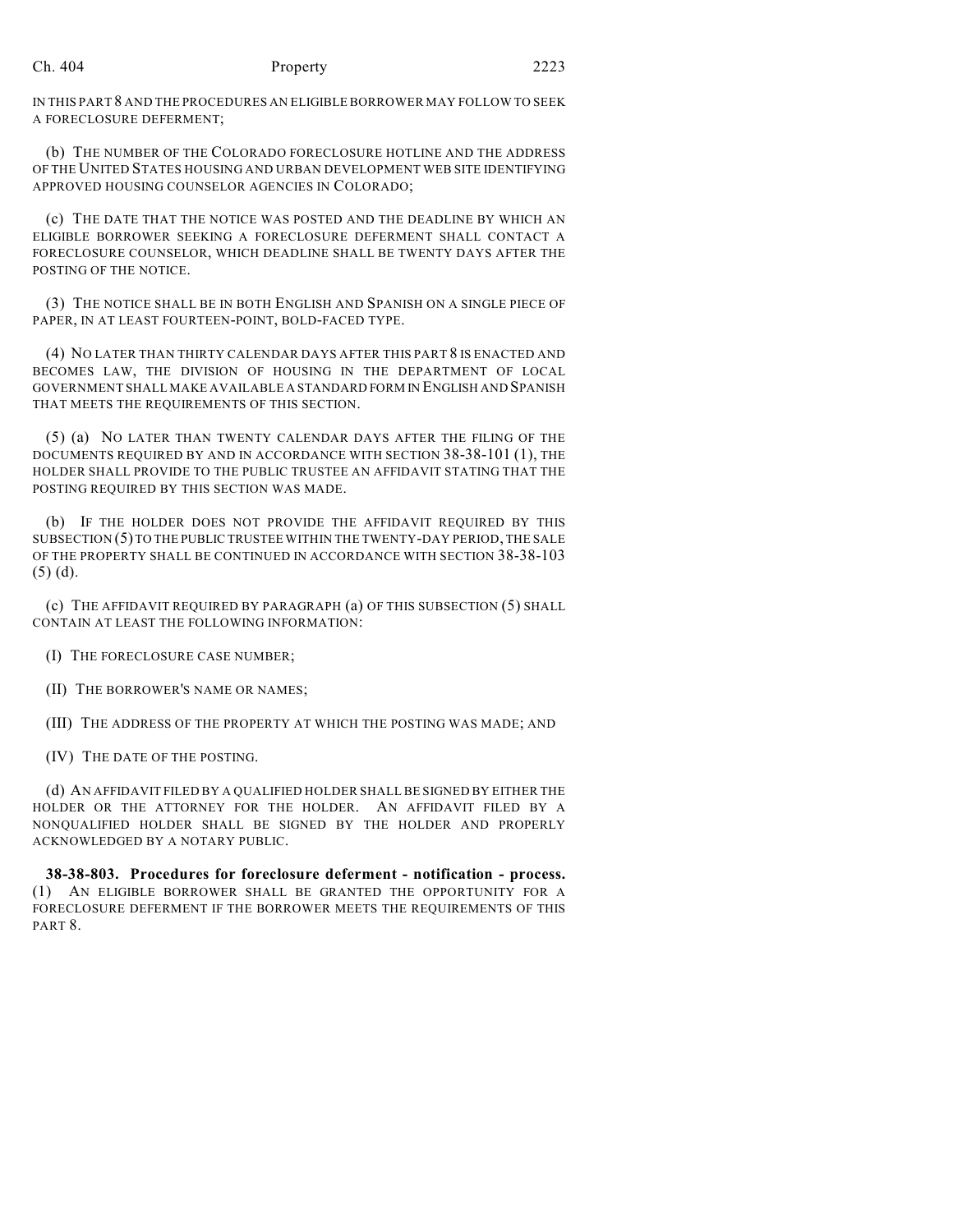#### 2224 Property Ch. 404

(2) TO QUALIFY FOR A FORECLOSURE DEFERMENT, AN ELIGIBLE BORROWER SHALL CONTACT A FORECLOSURE COUNSELOR WITHIN TWENTY DAYS AFTER THE POSTING OF THE NOTICE REQUIRED BY SECTION 38-38-802 FOR THE PURPOSE OF OBTAINING A QUALIFICATION DECISION AS SET FORTH IN SUBSECTION (5) OF THIS SECTION. THE INITIAL CONTACT MAY TAKE PLACE BY TELEPHONE, ELECTRONICALLY, OR IN PERSON.

(3) THE FORECLOSURE COUNSELOR SHALL NOTIFY THE HOLDER PROMPTLY THAT HE OR SHE HAS BEEN CONTACTED BY AN ELIGIBLE BORROWER AND SPECIFY THE DATE OF THE CONTACT. UPON INITIAL CONTACT FROM AN ELIGIBLE BORROWER, THE FORECLOSURE COUNSELOR SHALL PROVIDE INFORMATION TO THE ELIGIBLE BORROWER REGARDING THE FEDERAL GOVERNMENT'S "MAKING HOME AFFORDABLE" PROGRAM AND ADVISE THE ELIGIBLE BORROWER WHETHER HE OR SHE WOULD BENEFIT FROM THE FEDERAL PROGRAM.

(4) WITHIN TEN CALENDAR DAYS AFTER RECEIVING NOTICE THAT THE ELIGIBLE BORROWER HAS CONTACTED A FORECLOSURE COUNSELOR, THE HOLDER SHALL NOTIFY THE COUNSELOR AND THE ELIGIBLE BORROWER IN WRITING OF THE ADDRESS TO WHICH PAYMENTS REQUIRED BY SECTION 38-38-805 (2) SHALL BE SENT IF THE BORROWER QUALIFIES FOR A FORECLOSURE DEFERMENT AND INFORMATION ON HOW PAYMENTS CAN BE MADE ELECTRONICALLY.

(5) NO LATER THAN THIRTY CALENDAR DAYS AFTER AN ELIGIBLE BORROWER'S INITIAL CONTACT WITH THE FORECLOSURE COUNSELOR, THE COUNSELOR SHALL:

(a) DETERMINE WHETHER THE BORROWER IS QUALIFIED FOR A FORECLOSURE DEFERMENT; AND

(b) CERTIFY THE DETERMINATION TO THE ELIGIBLE BORROWER AND THE HOLDER. IF THE FORECLOSURE COUNSELOR DETERMINES THAT THE ELIGIBLE BORROWER QUALIFIES FOR A FORECLOSURE DEFERMENT, THE COUNSELOR SHALL ALSO NOTIFY THE PUBLIC TRUSTEE WITHIN THE SAME THIRTY-DAY PERIOD.

(6) NOTWITHSTANDING ANY OTHER PROVISION OF LAW, IF THE PUBLIC TRUSTEE RECEIVES CERTIFICATION FROM THE FORECLOSURE COUNSELOR THAT THE ELIGIBLE BORROWER QUALIFIES FOR A FORECLOSURE DEFERMENT, THE PUBLIC TRUSTEE SHALL IMMEDIATELY CANCEL ANY REMAINING PUBLICATIONS OF THE COMBINED NOTICE, SHALL NOT MAIL THE NOTICE REQUIRED BY SECTION 38-38-103 (1) (a) (II), AND SHALL CONTINUE THE SALE OF THE PROPERTY IN ACCORDANCE WITH SECTION 38-38-109 (1) (a). THE SALE SHALL BE CONTINUED FROM WEEK TO WEEK UNTIL RECEIPT OF CERTIFICATION PURSUANT TO SECTION 38-38-805 (4) THAT THE DEFERMENT HAS BEEN TERMINATED OR, IF NO CERTIFICATION IS RECEIVED, FOR NINETY CALENDAR DAYS OR UNTIL THE NEXT SCHEDULED SALE DATE AFTER THE END OF THE NINETY-DAY PERIOD. WHEN THE DEFERMENT HAS BEEN TERMINATED OR HAS ENDED, THE PUBLIC TRUSTEE SHALL COLLECT A FEE OF SEVENTY-FIVE DOLLARS AND THEREAFTER SHALL BEGIN PUBLICATION OF THE COMBINED NOTICE AS REQUIRED IN SECTION 38-38-103 (5) (a), AS TO THE DEFERRED SALE, AND SEND THE NOTICE REQUIRED BY SECTION 38-38-103 (1) (a), AS SOON AS POSSIBLE AND NO MORE THAN TWENTY CALENDAR DAYS AFTER THE COMPLETION OF THE DEFERMENT.

**38-38-804. Foreclosure deferment assessment standards - ineligible borrowers.** (1) A FORECLOSURE COUNSELOR SHALL DETERMINE WHETHER AN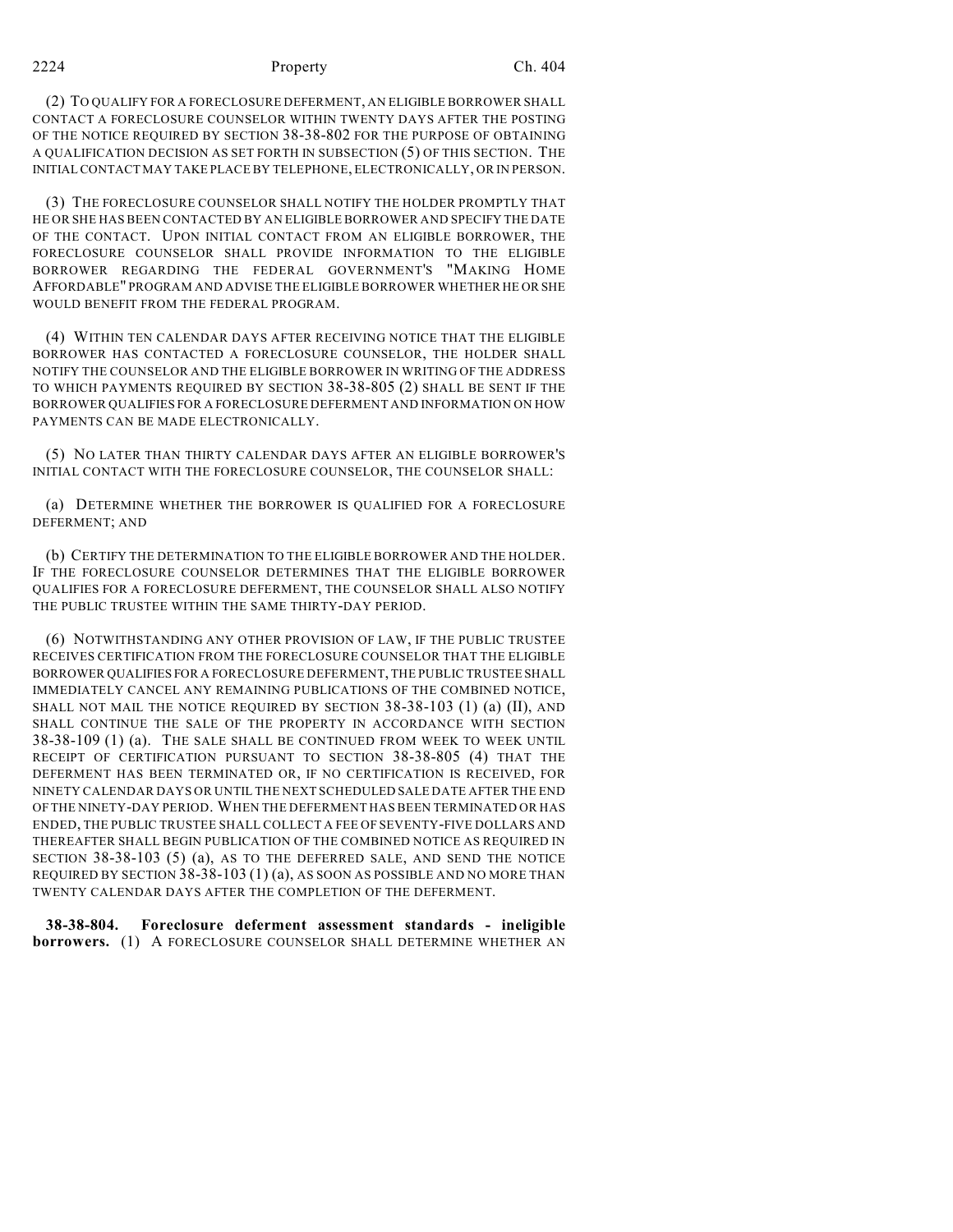## Ch. 404 **Property** 2225

ELIGIBLE BORROWER QUALIFIES FOR A FORECLOSURE DEFERMENT BY CALCULATING WHETHER, CONSIDERING THE ELIGIBLE BORROWER'S HOUSEHOLD EXPENSES AND GROSS MONTHLY INCOME, THE NATURE OF THE LOAN, ANY WRITTEN LOAN MODIFICATION AGREEMENT BETWEEN THE ELIGIBLE BORROWER AND THE HOLDER ENTERED INTO DURING THE PRECEDING TWELVE MONTHS, AND ANY OTHER RELEVANT FACTORS, THERE IS A REASONABLE LIKELIHOOD THAT THE HOLDER AND ELIGIBLE BORROWER CAN ACHIEVE A MUTUALLY ACCEPTABLE AGREEMENT TO AVOID FORECLOSURE. IN MAKING HIS OR HER DETERMINATION, THE COUNSELOR SHALL USE ANALYTICAL TOOLS DESIGNED TO INDICATE BOTH:

(a) WHAT THE ELIGIBLE BORROWER IS ABLE TO PAY IN MONTHLY HOUSING EXPENSES, INCLUDING PRINCIPAL, INTEREST, TAXES, INSURANCE, AND ANY APPLICABLE HOMEOWNERS ASSOCIATION DUES ON A SUSTAINABLE BASIS; AND

(b) WHETHER THE HOLDER WOULD BE LIKELY TO RECEIVE GREATER REVENUE FROM THE MODIFICATION NECESSARY TO ACHIEVE SUCH A MONTHLY PAYMENT THAN THE HOLDER WOULD BE LIKELY TO RECEIVE FROM A COMPLETED FORECLOSURE.

(2) THE ANALYTICAL TOOLS USED IN SUBSECTION (1) OF THIS SECTION SHALL BE CONSISTENT WITH THE NET PRESENT VALUE TEST SET OUT IN THE FEDERAL DEPOSIT INSURANCE CORPORATION LOAN MODIFICATION PROGRAM GUIDELINES, EFFECTIVE OCTOBER 2008, OR ANY SUCCESSOR PROGRAM.

(3) AN ELIGIBLE BORROWER SHALL NOT QUALIFY FOR A FORECLOSURE DEFERMENT IF:

(a) THE ELIGIBLE BORROWER HAS ABANDONED THE PROPERTY;

(b) THE BORROWER PROVIDED MATERIALLY FALSE INFORMATION TO OBTAIN CREDIT. THE FACT THAT THE DEBT OBLIGATION REFLECTS A STATED-INCOME LOAN IS NOT SUFFICIENT TO ESTABLISH THAT THE ELIGIBLE BORROWER SUBMITTED MATERIALLY FALSE INFORMATION.

(c) THE ELIGIBLE BORROWER HAS ENGAGED IN GROSS WASTE OF THE PROPERTY, HAS BEEN CITED FOR MAJOR CODE VIOLATIONS, OR HAS USED THE PROPERTY FOR ILLEGAL PURPOSES;

(d) THE BORROWER IS CURRENTLY IN A BANKRUPTCY PROCEEDING IN WHICH THE PROPERTY SUBJECT TO THE NOTICE OF ELECTION AND DEMAND IS PROPERTY OF THE BANKRUPTCY ESTATE OR WITHIN THE PRECEDING TWENTY-FOUR MONTHS HAS BEEN DISCHARGED FROM A CHAPTER SEVEN BANKRUPTCY IN WHICH THE PROPERTY SUBJECT TO THE NOTICE OF ELECTION AND DEMAND WAS PROPERTY OF THE BANKRUPTCY ESTATE; OR

(e) WITHIN THE IMMEDIATELY PRECEDING TWENTY-FOUR MONTHS, THE ELIGIBLE BORROWER HAS BEEN DISCHARGED FROM A CHAPTER THIRTEEN BANKRUPTCY WITH A MODIFIED LOAN AGREEMENT FOR WHICH THE PROPERTY SUBJECT TO THE NOTICE OF ELECTION AND DEMAND IS THE SECURITY.

(4) IF THE ELIGIBLE BORROWER HAS RECEIVED A FORECLOSURE DEFERMENT, THE ELIGIBLE BORROWER SHALL NOT QUALIFY FOR A SUBSEQUENT FORECLOSURE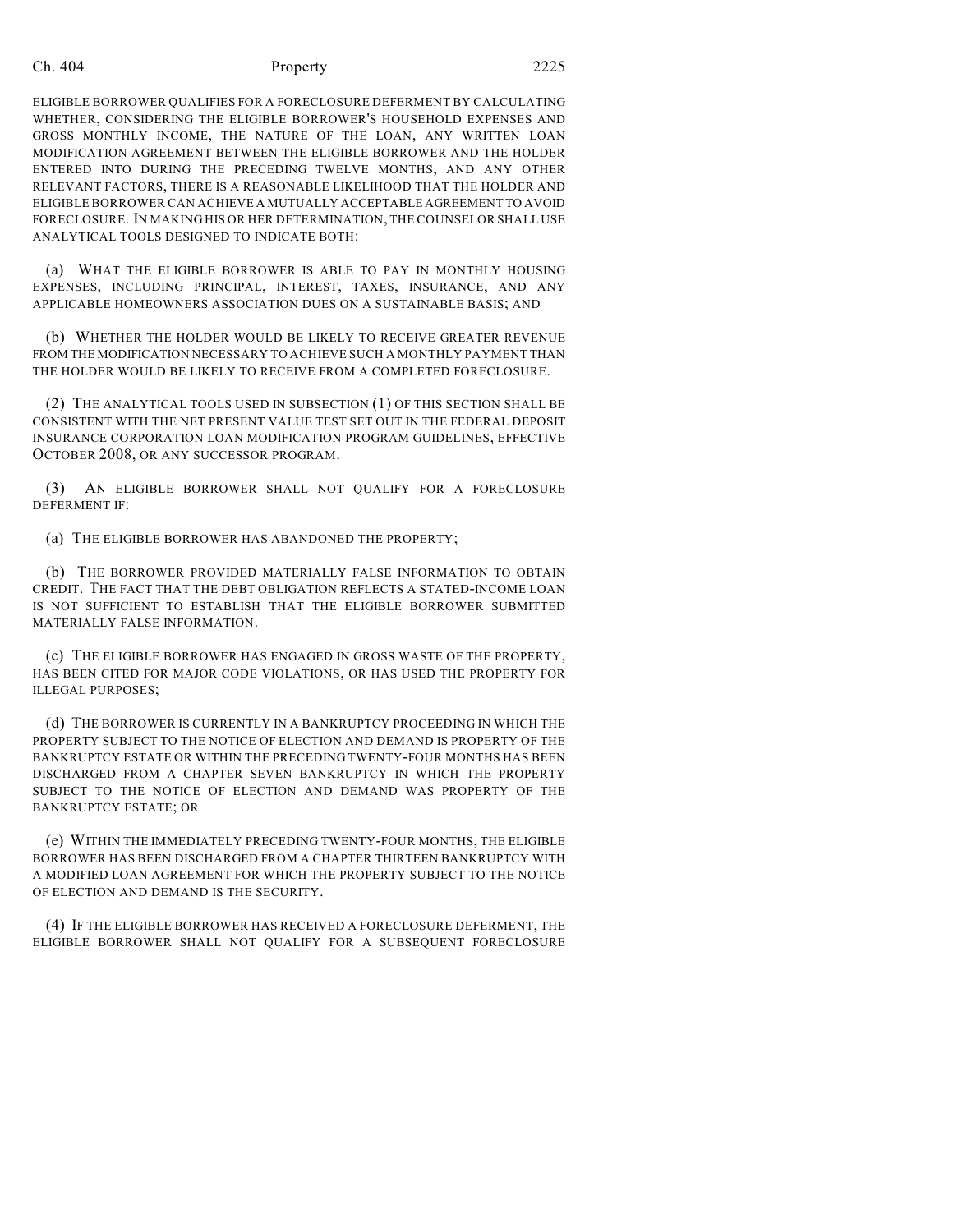DEFERMENT IN CONNECTION WITH THE SAME DEBT OBLIGATION, INCLUDING ANY MODIFICATION OF THE DEBT.

**38-38-805. Foreclosure deferment.** (1) IF A HOLDER HAS RECEIVED NOTICE FROM AN ELIGIBLE BORROWER'S FORECLOSURE COUNSELOR THAT THE ELIGIBLE BORROWER QUALIFIES FOR A FORECLOSURE DEFERMENT, THE HOLDER AND THE ELIGIBLE BORROWER SHALL NEGOTIATE THE TERMS OF THE DEBT OBLIGATION SECURED BY THE DEED OF TRUST, SUBJECT TO THE TERMS OF ANY AGREEMENT APPLICABLE TO THE DEBT OBLIGATION OR ANY APPLICABLE GOVERNMENT-SUPPORTED ENTERPRISE SERVICING GUIDELINES.

(2) (a) DURING THE FORECLOSURE DEFERMENT, THE ELIGIBLE BORROWER SHALL MAKE MONTHLY LOAN PAYMENTS TO THE HOLDER OR THE HOLDER'S DESIGNATED REPRESENTATIVE THAT EQUAL SIXTY-SIX AND TWO-THIRDS PERCENT OF THE MONTHLY PAYMENT DUE PRIOR TO DELINQUENCY, LESS ANY PORTION OF THE MONTHLY PAYMENT THAT REPRESENTS TAXES AND INSURANCE. IF THE ELIGIBLE BORROWER HAS AN OBLIGATION TO MAKE MONTHLY PAYMENTS FOR TAXES AND INSURANCE TO THE HOLDER, THE ELIGIBLE BORROWER SHALL PAY THE HOLDER, ON THE SAME SCHEDULE, ONE-TWELFTH OF THE ANNUAL AMOUNT DUE FOR TAXES AND INSURANCE PRIOR TO DELINQUENCY.

(b) THE FIRST PAYMENT SHALL BE DUE TO THE ADDRESS PROVIDED BY THE HOLDER PURSUANT TO SECTION 38-38-803 (4) BY THE FIFTH DAY FOLLOWING THE FORECLOSURE COUNSELOR'S CERTIFICATE OF QUALIFICATION FOR THE FORECLOSURE DEFERMENT. SUBSEQUENT PAYMENTS SHALL BE DUE EVERY THIRTY CALENDAR DAYS THEREAFTER UNTIL THE CONCLUSION OF THE FORECLOSURE DEFERMENT.

(c) IN ORDER TO PRESERVE EVIDENCE OF THE DATE OF THE PAYMENT, THE ELIGIBLE BORROWER MAY MAKE THE PAYMENTS ELECTRONICALLY OR BY CERTIFIED FUNDS DELIVERED BY A METHOD THAT PROVIDES EVIDENCE OF THE DATE OF **PAYMENT** 

(3) ACCEPTANCE OF PAYMENTS MADE DURING THE FORECLOSURE DEFERMENT PERIOD SHALL NOT CONSTITUTE A WAIVER OF DEFAULT OR MODIFICATION OF ANY AMOUNTS DUE ON THE ORIGINAL DEBT OR ANY OTHER RIGHTS OF THE HOLDER. THE PAYMENTS SHALL BE APPLIED BY THE HOLDER PURSUANT TO THE APPLICABLE PROVISIONS OF THE NOTE AND DEED OF TRUST OR, IF THERE ARE NO SUCH APPLICABLE PROVISIONS, IN THE FOLLOWING ORDER: PAYMENT OF THE HOLDER'S COSTS AND EXPENSES INCURRED IN THE FORECLOSURE, PAYMENT FOR PRESERVATION OF THE PROPERTY, ESCROW ADVANCES OR SHORTAGES, LATE CHARGES AND INTEREST, AND PRINCIPAL.

(4) THE FORECLOSURE DEFERMENT SHALL TERMINATE EARLY UPON CERTIFICATION BY THE FORECLOSURE COUNSELOR TO THE PUBLIC TRUSTEE. IF THE HOLDER SEEKS EARLY TERMINATION, THE HOLDER SHALL DEMONSTRATE TO THE FORECLOSURE COUNSELOR THAT ADEQUATE GROUNDS FOR EARLY TERMINATION EXIST. THE FORECLOSURE COUNSELOR SHALL MAKE A DETERMINATION WITHIN TEN CALENDAR DAYS AFTER A HOLDER'S REQUEST AND ISSUE A CERTIFICATION OF EARLY TERMINATION IF HE OR SHE DETERMINES:

(a) THAT THE ELIGIBLE BORROWER HAS ABANDONED THE PROPERTY;